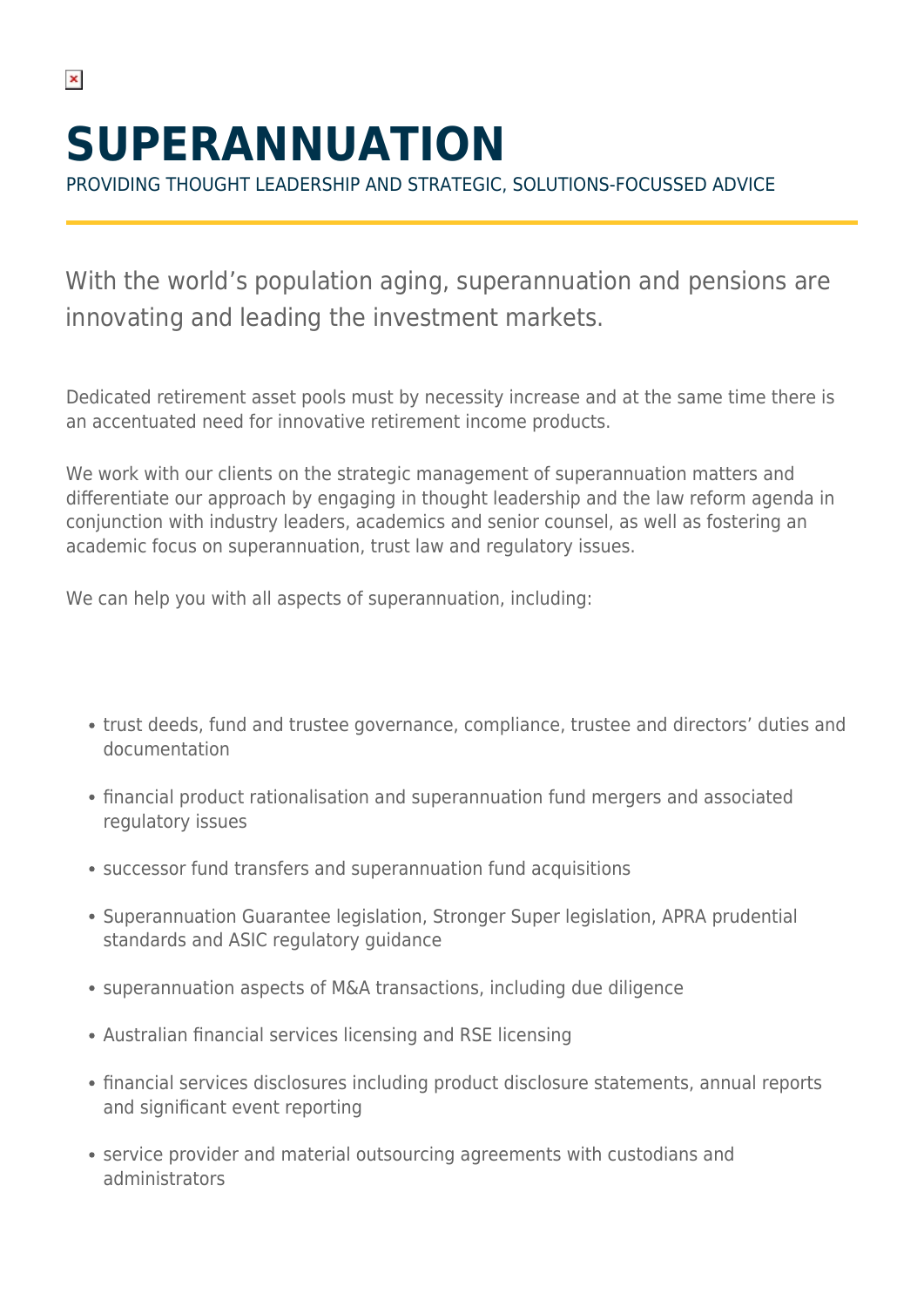- creation and wind up of superannuation funds; and
- distribution agreements including platform services agreements.

With more than 30 years' experience in superannuation, members of our team are named leading practitioners in the area of regulation in Best Lawyers 2015 and in 2016 the team was ranked in the elite Band 1 for superannuation law in the Chambers Asia Pacific Guide.

Drawing on our knowledge of the industry, we provide value to our clients through commercial, cost-effective solutions that recognise that in the current environment, you need support in a wide range of areas, from experts who understand the complex legal and commercial superannuation landscape.

## **RECENT EXPERIENCE**

#### **THE FINANCIAL SERVICES COUNCIL**

Advising on the Future of Financial Advice (FOFA) reforms including providing constitutional advice on grandfathering issues which led to grandfathering relief

#### **HEALTH SUPER AND FIRST STATE**

Advising on the superannuation merger including structuring and regulatory issues

#### **A MAJOR RETAIL BANK**

Advising on misleading and deceptive conduct relating to superannuation fee disclosures, successfully avoiding an enforceable undertaking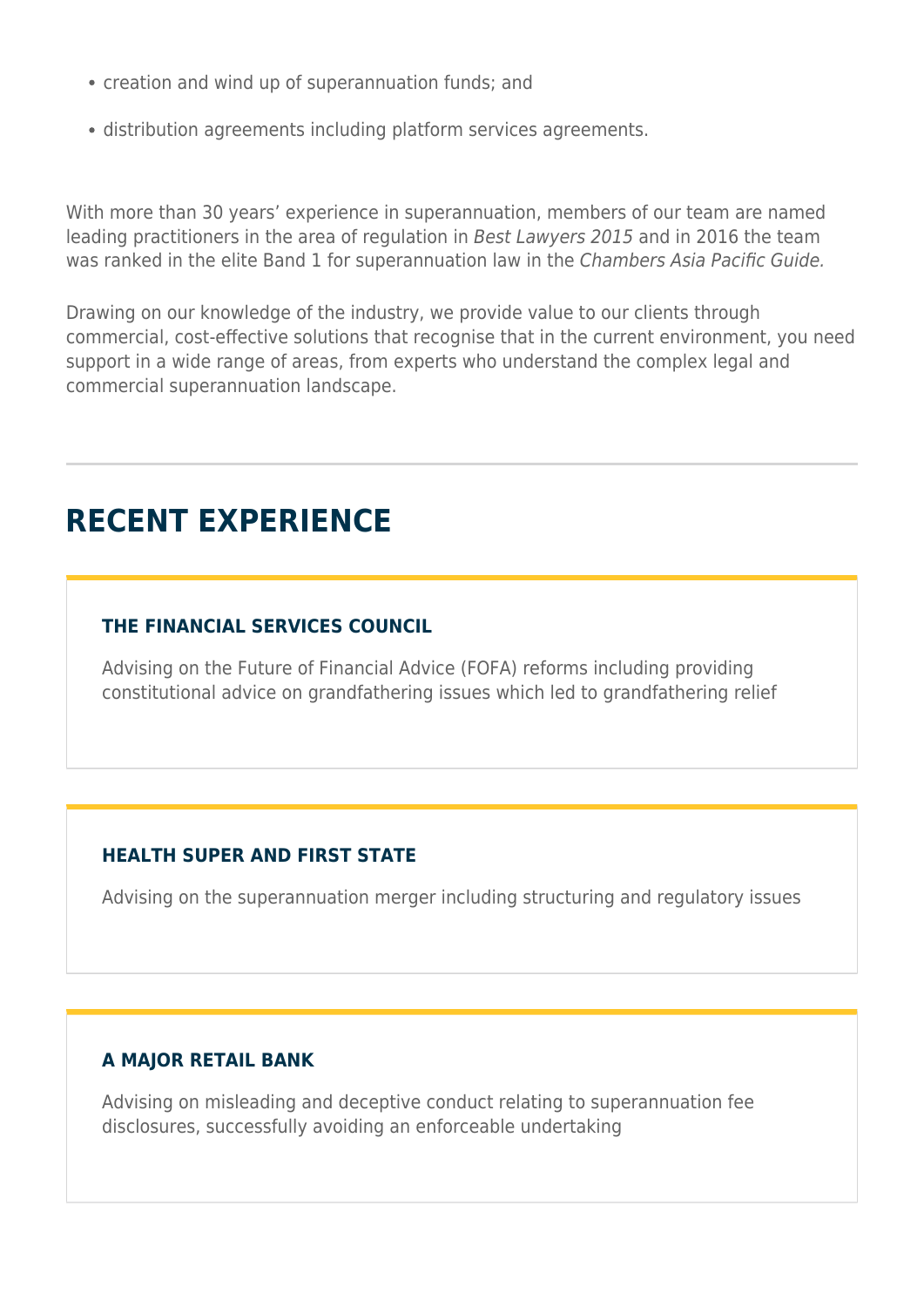#### **BT FINANCIAL GROUP**

Advising on all legal aspects of superannuation and investment product, entity and platforms rationalisation, resulting in significant cost savings

#### **BT FINANCIAL GROUP**

Advising on the establishment of its new superannuation product, Panorama Super, including preparation of trust deed and material outsourcing documents

#### **NATIONAL AUSTRALIA BANK**

Advising on its proposed sale of 80 percent of its wealth management business, MLC Limited. This involved advising on all aspects of this transaction, including developing innovative solutions for the restructure of the superannuation business and the separation of the risk and investment life businesses

### **OUR PEOPLE**



**MICHAEL VRISAKIS** PARTNER, SYDNEY